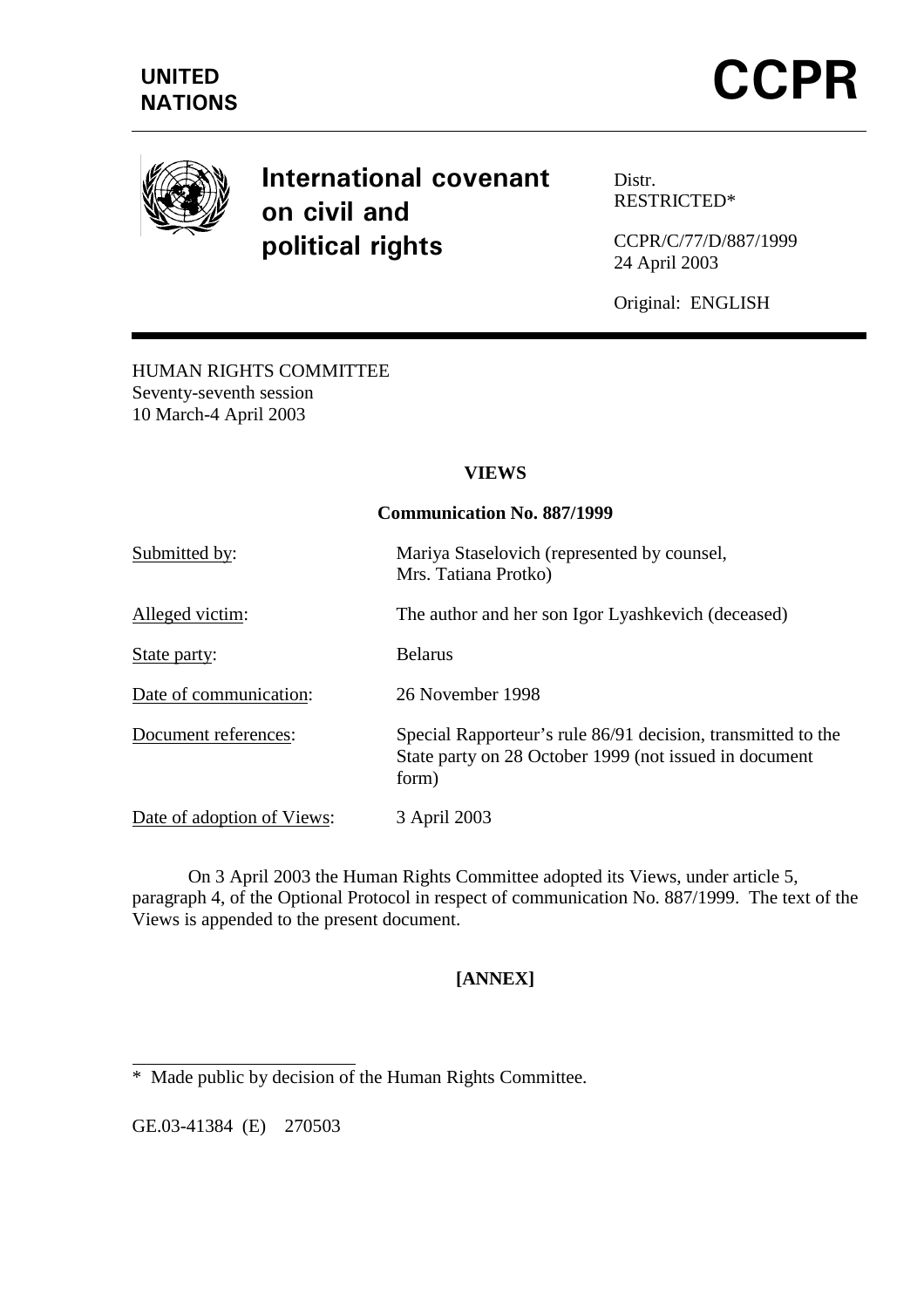#### **Annex**

## **VIEWS OF THE HUMAN RIGHTS COMMITTEE UNDER ARTICLE 5, PARAGRAPH 4, OF THE OPTIONAL PROTOCOL TO THE INTERNATIONAL COVENANT ON CIVIL AND POLITICAL RIGHTS**

#### **Seventy-seventh session**

#### **concerning**

#### **Communication No. 887/1999**\*

| Submitted by:          | Mariya Staselovich (represented by counsel,<br>Mrs. Tatiana Protko) |
|------------------------|---------------------------------------------------------------------|
| Alleged victim:        | The author and her son Igor Lyashkevich (deceased)                  |
| State party:           | <b>Belarus</b>                                                      |
| Date of communication: | 26 November 1998                                                    |

 The Human Rights Committee, established under article 28 of the International Covenant on Civil and Political Rights,

Meeting on 3 April 2003,

 Having concluded its consideration of communication No. 887/1999, submitted to the Human Rights Committee on behalf of Mrs. Mariya Staselovich and Mr. Igor Lyashkevich under the Optional Protocol to the International Covenant on Civil and Political Rights,

 Having taken into account all written information made available to it by the author of the communication, and the State party,

Adopts the following:

 $\overline{a}$ \* The following members of the Committee participated in the examination of the present communication: Mr. Nisuke Ando, Mr. Prafullachandra Natwarlal Bhagwati,

- Mr. Franco Depasquale, Mr. Walter Kälin, Mr. Ahmed Tawfik Khalil, Mr. Rajsoomer Lallah,
- Mr. Rafael Rivas Posada, Mr. Nigel Rodley, Mr. Martin Scheinin, Mr. Ivan Shearer, Mr. Hipólito Solari Yrigoyen, Ms. Ruth Wedgwood, Mr. Roman Wieruszewski and

Mr. Maxwell Yalden.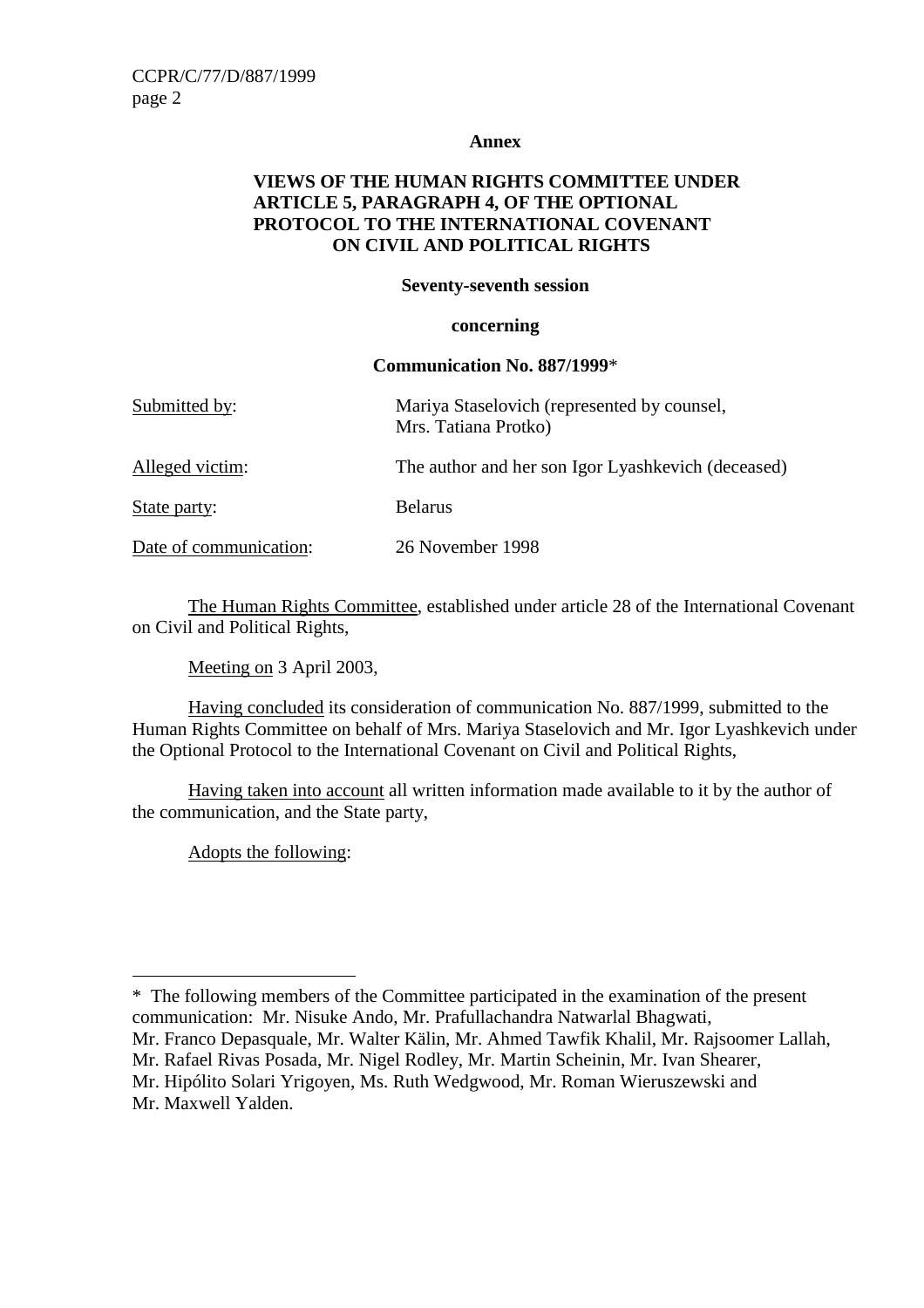# **Views under article 5, paragraph 4, of the Optional Protocol**

1.1 The author of the communication is Mrs. Mariya Staselovich, a Belarusian national. She acts on behalf of herself and of her son, Mr. Igor Lyashkevich, also of Belarusian nationality, who at the time of submission of the communication, 26 November 1998, was detained on death row, having been convicted of murder and sentenced to death. She claims that her son is a victim of a violation of article 6 of the International Covenant on Civil and Political Rights by the Republic of Belarus.**<sup>1</sup>** From her submissions, it transpires that the communication also raises issues under article 7 and 14 of the Covenant. The author is represented by counsel.

1.2 On 28 October 1999, in accordance with rule 86 of its rules of procedure, the Human Rights Committee, acting through its Special Rapporteur on New Communications, requested the State party not to execute the death sentence against Mr. Lyashkevich, pending the determination of the case by the Committee. As it transpired from the State party's submission of 12 January 2000 that Mr. Lyashkevich's death sentence had been executed on an unspecified date, the Committee addressed specific questions to the author and to the State party.<sup>2</sup> From the answers, it appeared that Mr. Lyashkevich was executed on 15 March 1999, i.e. prior to the date of registration of the communication by the Committee.

1.3 The Committee notes with regret that, by the time it was in a position to submit its Rule 86 request, the death sentence had already been carried out. The Committee understands and will ensure that cases susceptible of being subject to Rule 86 requests will be processed with the expedition necessary to enable its requests to be complied with.

#### **The facts as submitted by the author**

2.1 The author states that Mr. Lyashkevich was on 15 July 1997 sentenced by the Minsk City Court to death by firing squad. He was found guilty, with four other co-defendants, of illegally depriving one Mr. A. Vassiliev of his liberty, causing him physical suffering, and thereafter intentionally killing him on 25 June 1996. The Supreme Court upheld the judgement on 15 November 1997.**<sup>3</sup>**

2.2 The Minsk City Court found that a co-defendant of Mr. Lyashkevich, Mr. Alchevskyi, had decided to take revenge on Mr. Vassiliev, and that as the latter was being beaten, another of the accused, Mr. Dudkevich, poured petrol over him and Mr. Lyashkevich set fire to him. The author claims that Mr. Lyashkevich told her that he had had neither motive nor reason to do so, that he had neither stabbed Mr. Vassiliev nor set fire to him, and that his actions could not have been the cause of the victim's death. The author considers that there was no evidence that her son stabbed Mr. Vassiliev in the neck or strangled him. In her view, it was clear from the court file that her son was not directly involved in the murder.

2.3 The author then refers to the statements made by the other co-defendants and reiterates that there is no evidence that her son was actively involved in the crime. She contends that her son did not organize, and *could* not have organized the crime, a belief shared by the inhabitants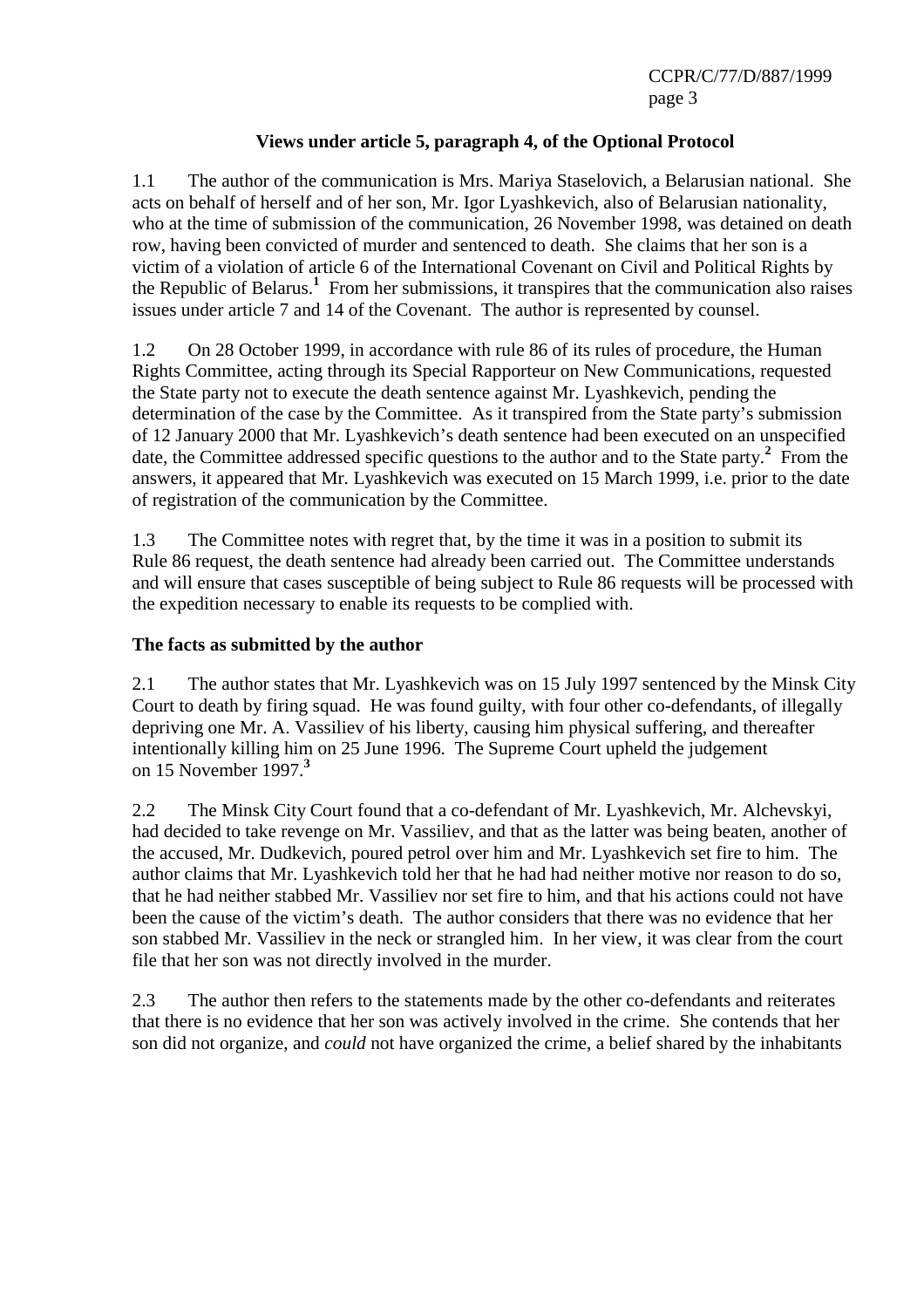of her village, who sent a letter to that effect to the President of the Republic, to no avail. She states that her son never admitted guilt and that he hoped to the end that the miscarriage of justice would be remedied, despite the fact that all judicial remedies had been exhausted.

# **The complaint**

3.1 The author argues that the death sentence against her son was passed on the basis of purely circumstantial evidence. The Court had no clear and unambiguous proof that her son was guilty of the murder. In her opinion, this constitutes a violation of article 6 of the Covenant, but the context of her submission indicates that this allegation must be read in conjunction with article 14 of the Covenant.

3.2 From the file, and although the author has not directly invoked these provisions, it also transpires that the communication may raise issues under article 7 of the Covenant, in relation to the lack of information provided to the author concerning the date of her son's execution and the place of his burial.

3.3 Finally, the communication appears to raise issues relating to the respect by the State party of its obligations under the Optional Protocol to the Covenant, as it is alleged that the State party executed her son prior to the registration of the communication by the Committee, but after she informed the lawyer, the penitentiary administration and the Supreme Court of the submission of the communication.

# **The State party's observations**

4.1 By note of 12 January 2000, the State party submitted its observations stating that Mr. Lyashkevich was tried and found guilty by the Minsk City Court on 15 July 1997 of all the crimes specified in articles 124 and 100 of the Criminal Code of the Republic of Belarus,**<sup>4</sup>** and sentenced to death. The Court found four co-defendants guilty and sentenced three of them to 15 years' imprisonment.**<sup>5</sup>**

4.2 Recapitulating the facts, the State party states that following a fight at around midnight on 25 June 1996, Mr. Lyashkevich and the four others abducted Mr. Vassiliev, a former official in the militia, and took him to a place near the Braslav lakes to kill him, using extreme violence in the process. Mr. Lyashkevich's guilt had been proven: he admitted that he had beaten Mr. Vassiliev together with the other accused. He had held him by the neck and, after he had been doused with petrol and set alight, had fed the fire with wood.

4.3 The State party refers to evidence presented on trial by the co-accused concerning the sequence of events on the night of the crime: how Mr. Vassiliev had been beaten and then taken to be thrown in the lake, and how, when that had proven to be impossible, they had further beaten him and then set him on fire.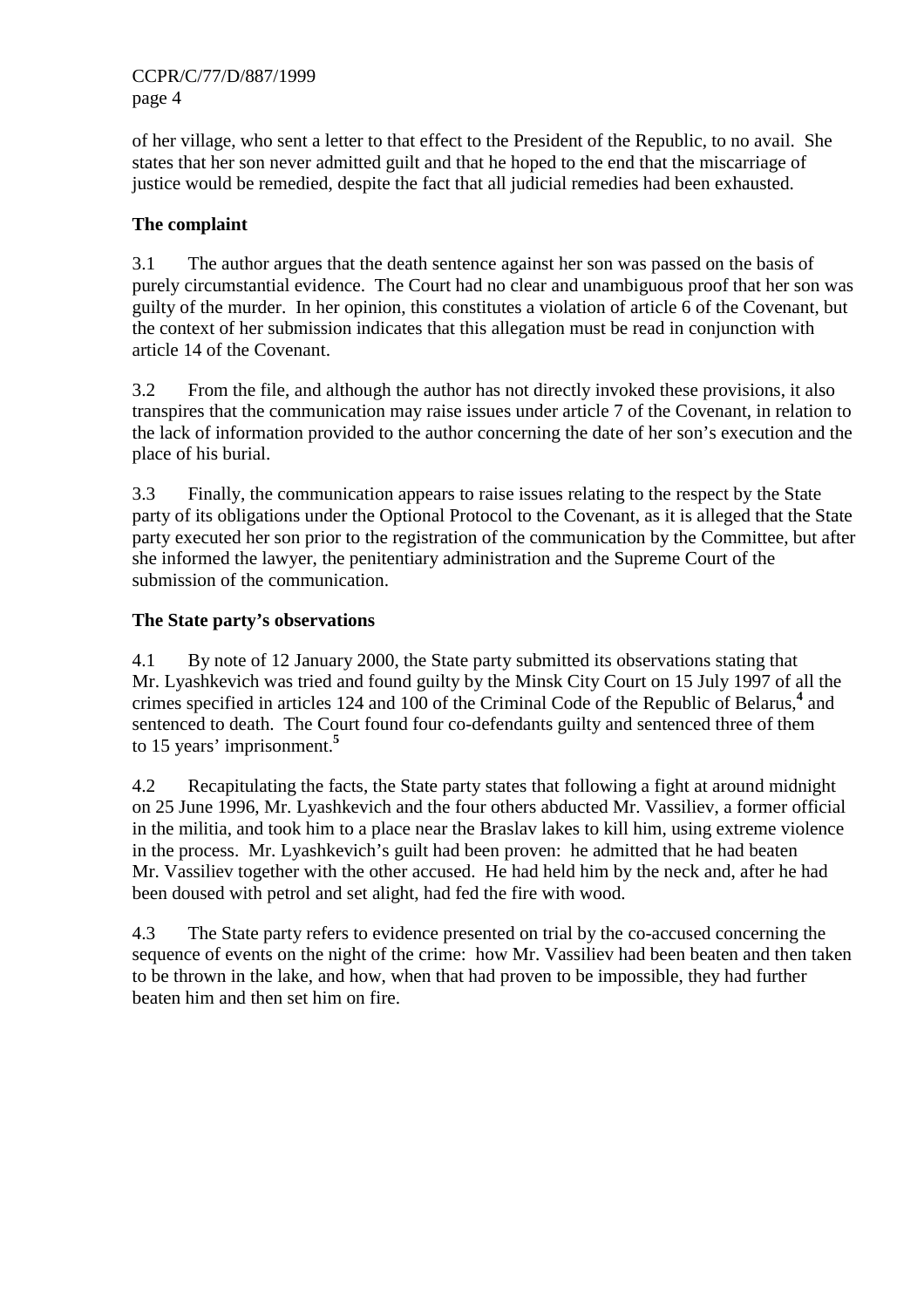4.4 The State party adds that Mr. Lyashkevich's guilt was also proven by the conclusions of forensic experts derived from the multiple injuries and internal and external damage to Mr. Vassiliev's body.

4.5 According to the State party, the Court considered all aspects of the case and reviewed them objectively. The conclusion that Mr. Lyashkevich was guilty was justified and his actions were correctly subsumed under the relevant articles of the Criminal Code. His punishment had been determined having regard to the actions committed and the negative information concerning his personality, as well as to the aggravating circumstances in which the crime was committed. The Supreme Court of the Republic of Belarus upheld the Minsk City Court's judgement on 14 November 1997. For the State party, there is no reason to question these judgements.

## **Author's comments**

5.1 Although the State party's observations were duly transmitted to her and followed by several subsequent reminders, the author did not comment on the State party's submission. After another specific request to provide information on the execution of the death sentence was sent on 11 July 2002, the author's counsel made the following observations on 24 July 2002. Counsel states that the author's son was executed on 15 March 1999, according to the death certificate the author obtained on 5 May 1999. Counsel further declares that the death sentences are executed in secret in Belarus. Neither the condemned prisoner nor his family are informed of the date of the execution.**<sup>6</sup>** All those sentenced to capital punishment are transferred to the Minsk Detention Centre No. 1 (SIZO - 1), where they are confined to separate "death cells" and are given (striped) clothes, different from other detainees.

5.2 Counsel notes that executions take place in a special area by soldiers chosen from the "Committee for the execution of sentences". The method of execution is by firing with the executioner using a pistol. The pistol is handed by the chief of the Centre to the executioner. After the execution, a medical doctor establishes a record, certifying the death, in presence of a procurator and a representative of the prison administration.

5.3 Counsel further notes that the body of the executed prisoner is transferred at night-time to one of the Minsk cemeteries and buried there by soldiers, without leaving any recognizable sign of name of the prisoner nor the exact location of his burial site.

5.4 Counsel states that once the Court which pronounced the death sentence is informed of the execution, that Court then informs a member of the family of the executed prisoner. The family is thereafter issued a death certificate by the municipal civil status service, where the Court decision is referred to as the cause of death.

5.5 Counsel asserts, without giving any further detail, that Mrs. Staselovich had informed her son's lawyer, the Supreme Court and the prison authorities that she had submitted a communication to the Human Rights Committee before her son's actual execution.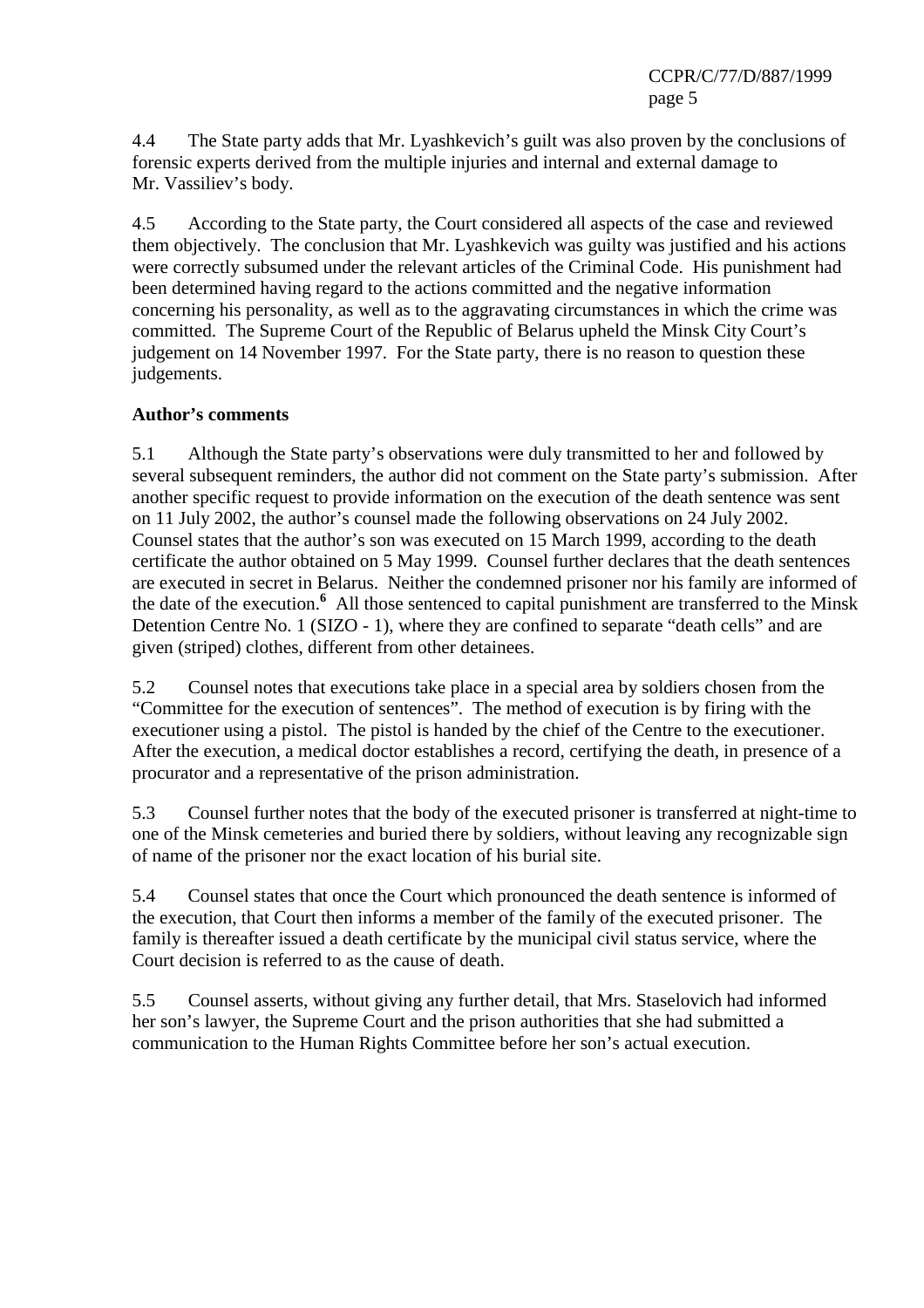# **Additional observations from the State party**

6.1 On 12 September 2002 the State party replied to the Committee's request<sup>7</sup> concerning the date of the execution of the author's son, and the exact moment from which the State party was aware of the existence of the communication. It reiterates that Mr. Lyashkevich was executed on 15 March 1999, further to the decision of the Minsk City Court of 15 July 1997. It underlines that the Note of the Office of the United Nations High Commissioner for Human Rights concerning the registration of the communication was dated 28 October 1999, i.e. that the execution took place several months<sup>8</sup> before the State party was informed about the registration of the communication under the Optional Protocol.

6.2 The State party has not offered further observations on the author's allegations.

# **Issues and proceedings before the Committee**

## **Alleged breach of the Optional Protocol**

7.1 The author has alleged that the State party breached its obligations under the Optional Protocol by executing her son despite the fact that a communication had been sent to the Committee and the author had informed her son's lawyer, the prison authorities and the Supreme Court of this measure, prior to her son's execution and the formal registration of her communication under the Optional Protocol. The State party does not explicitly refute the author's claim, stating rather that it was appraised of the registration of the author's communication under the Optional Protocol by note verbale of 28 October 1999, i.e. seven months after the execution. In its earlier case law the Committee had addressed the issue of a State party acting in breach of its obligations under the Optional Protocol by executing a person who has submitted a communication to the Committee, not only from the perspective whether the Committee had explicitly requested interim measures of protection but also on the basis of the irreversible nature of capital punishment. However, in the circumstances of the current communication and in light of the fact that the first case in which the Committee established a breach of the Optional Protocol for the execution of a person whose case was pending before the Committee<sup>9</sup> was decided and published subsequent to the execution of Mr. Lyashkevich, the Committee cannot hold the State party responsible for a breach of the Optional Protocol due to the execution of Mr. Lyashkevich after the submission of the communication, but prior to its registration.

## **Determination of admissibility**

8.1 Before considering any claim contained in a communication, the Human Rights Committee must, in accordance with rule 87 of its rules of procedure, decide whether or not the communication is admissible under the Optional Protocol to the Covenant.

8.2 The Committee notes that the same matter is not being examined under any other international procedure and that domestic remedies have been exhausted. The conditions set forth in paragraphs 2 (a) and (b) of article 5 of the Optional Protocol are therefore satisfied.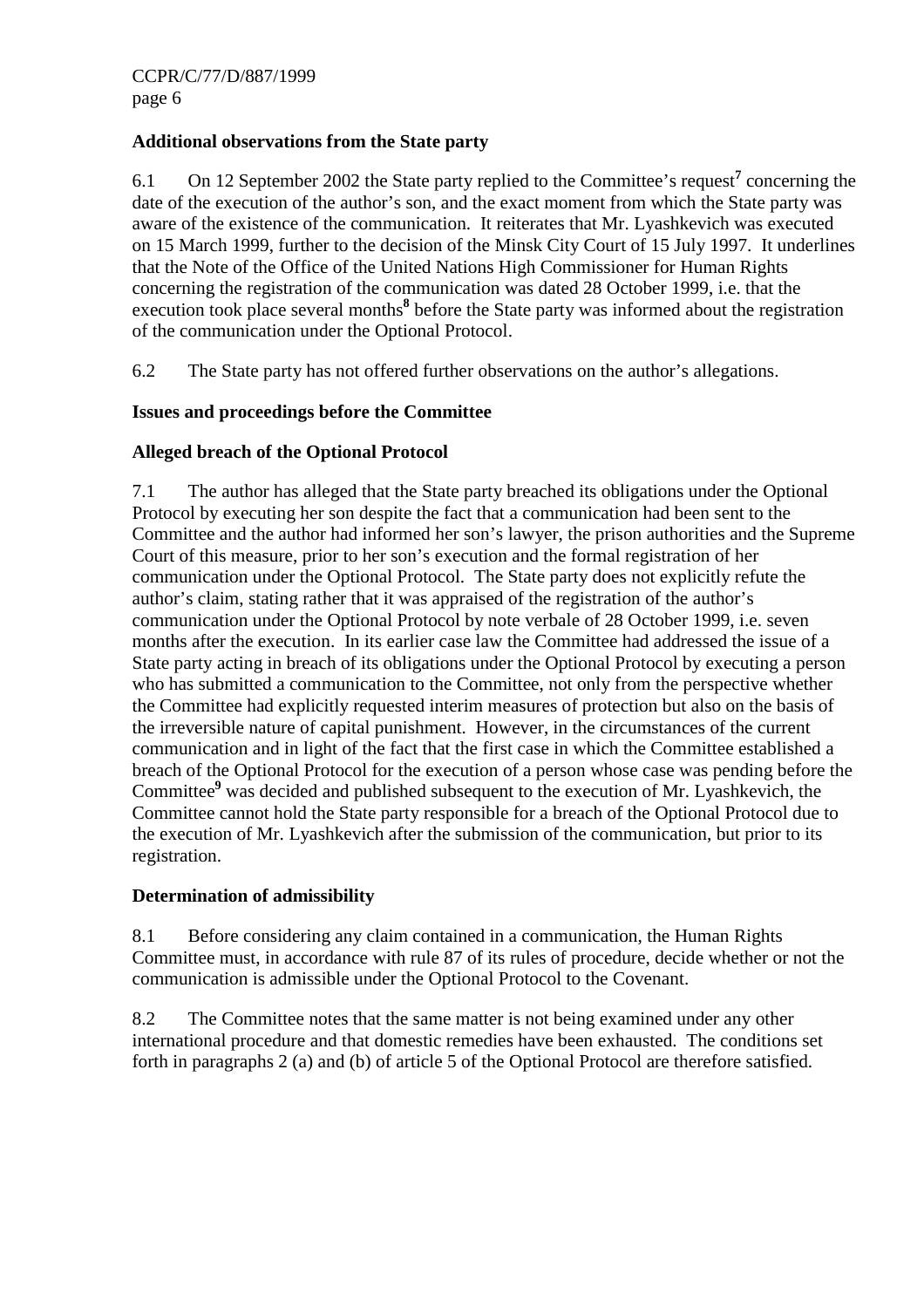8.3 The Committee has noted the author's allegation that the fact that her son's conviction and death sentence was based purely on circumstantial evidence, and that the Court had no clear evidence that her son was guilty of murder, amounts to a violation of article 14 of the Covenant, read in conjunction with article 6. This allegation challenges the evaluation of facts and evidence by the State party's courts. The Committee recalls that it is generally for the courts of States parties to the Covenant to review facts and evidence in a particular case, unless it can be shown that the evaluation of evidence was clearly arbitrary or amounted to a denial of justice, or that the court otherwise violated its obligation of independence and impartiality. The information before the Committee does not provide substantiation for a claim that the decisions of the Minsk City Court and the Supreme Court suffered from such defects, even for purposes of admissibility. This part of the communication is accordingly inadmissible pursuant to article 2 of the Optional Protocol.

8.4 The Committee considers that the author's remaining allegation, namely that the authorities' failure to inform, either through the condemned prisoner or directly, his family of the date of execution, as well as the authorities' failure to inform her of the exact location of the burial site of her son, amounts to a violation of the Covenant, is admissible insofar as it appears to raise an issue under article 7 of the Covenant.

8.5 The Committee thus declares the communication admissible to the extent outlined in paragraph 8.4 above and proceeds to the examination on the merits of this claim.

## **Consideration on the merits**

9.1 The Human Rights Committee has considered the present communication in the light of all the information made available to it by the parties, as provided in article 5, paragraph 1 of the Optional Protocol.

9.2 The Committee notes that the author's claim that her family was informed of neither the date, nor the hour, nor the place of her son's execution, nor of the exact place of her son's subsequent burial, has remained unchallenged. In the absence of any challenge to this claim by the State party, and any other pertinent information from the State party on the practice of execution of capital sentences, due weight must be given to the author's allegation. The Committee understands the continued anguish and mental stress caused to the author, as the mother of the condemned prisoner, by the persisting uncertainty of the circumstances that led to his execution, as well as the location of his gravesite. Complete secrecy surrounding the date of execution, and the place of burial and the refusal to hand over the body for burial have the effect of intimidating or punishing families by intentionally leaving them in a state of uncertainty and mental distress. The Committee considers that the authorities' initial failure to notify the author of the scheduled date for the execution of her son, and their subsequent persistent failure to notify her of the location of her son's grave amounts to inhuman treatment of the author, in violation of article 7 of the Covenant.

10. The Human Rights Committee, acting under article 5, paragraph 4, of the Optional Protocol, is of the view that the facts before it disclose a violation of article 7 of the International Covenant on Civil and Political Rights.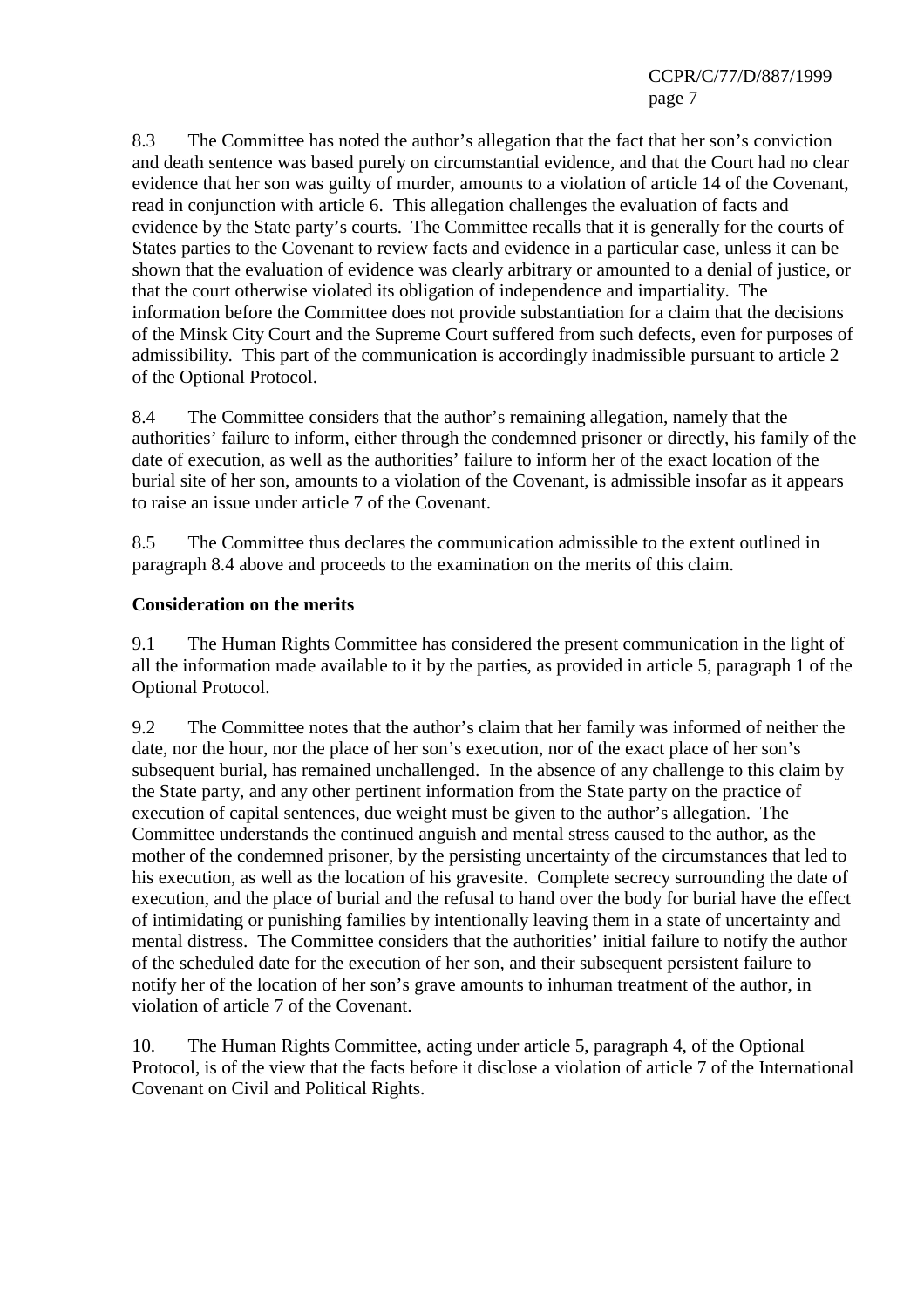CCPR/C/77/D/887/1999 page 8

11. In accordance with article 2, paragraph 3 (a), of the Covenant, the State party is under an obligation to provide the author with an effective remedy, including information on the location where her son is buried, and compensation for the anguish suffered. The State party is also under an obligation to prevent similar violations in the future.

12. Bearing in mind that, by becoming a party to the Optional Protocol, the State party has recognized the competence of the Committee to determine whether there has been a violation of the Covenant or not and that, pursuant to article 2 of the Covenant, the State party has undertaken to ensure to all individuals within its territory or subject to its jurisdiction the rights recognized in the Covenant and to provide an effective and enforceable remedy in case a violation has been established, the Committee wishes to receive from the State party, within 90 days, information about the measures taken to give effect to the Committee's Views. The State party is also requested to publish the Committee's Views.

[Adopted in English, French and Spanish, the English text being the original version. Subsequently to be issued also in Arabic, Chinese and Russian as part of the Committee's annual report to the General Assembly.]

#### **Notes**

<sup>1</sup> The International Covenant on Civil and Political Rights entered into force for the State party on 23 March 1976 and the Optional Protocol on 30 December 1992.

<sup>2</sup> The Committee requested on 11 July 2002 the following information:

- (a) from the State party:
	- 1. "When exactly the execution took place, and
	- 2. At what time did the State party learn about the existence of the communication?"
- (b) from the author:
	- 1. "On what date the death sentence was carried out, and
	- 2. Did you inform the State party of the submission of the communication to the Human Rights Committee before the registration of the case?"

<sup>3</sup> Further, following an extraordinary procedure, a request to the President of the Supreme Court to initiate a review was denied on 15 January 1998.

<sup>4</sup> The State party did not, however, provide the text of the articles in question.

<sup>5</sup> Proceedings against one of the accused were dropped as a result of his death.